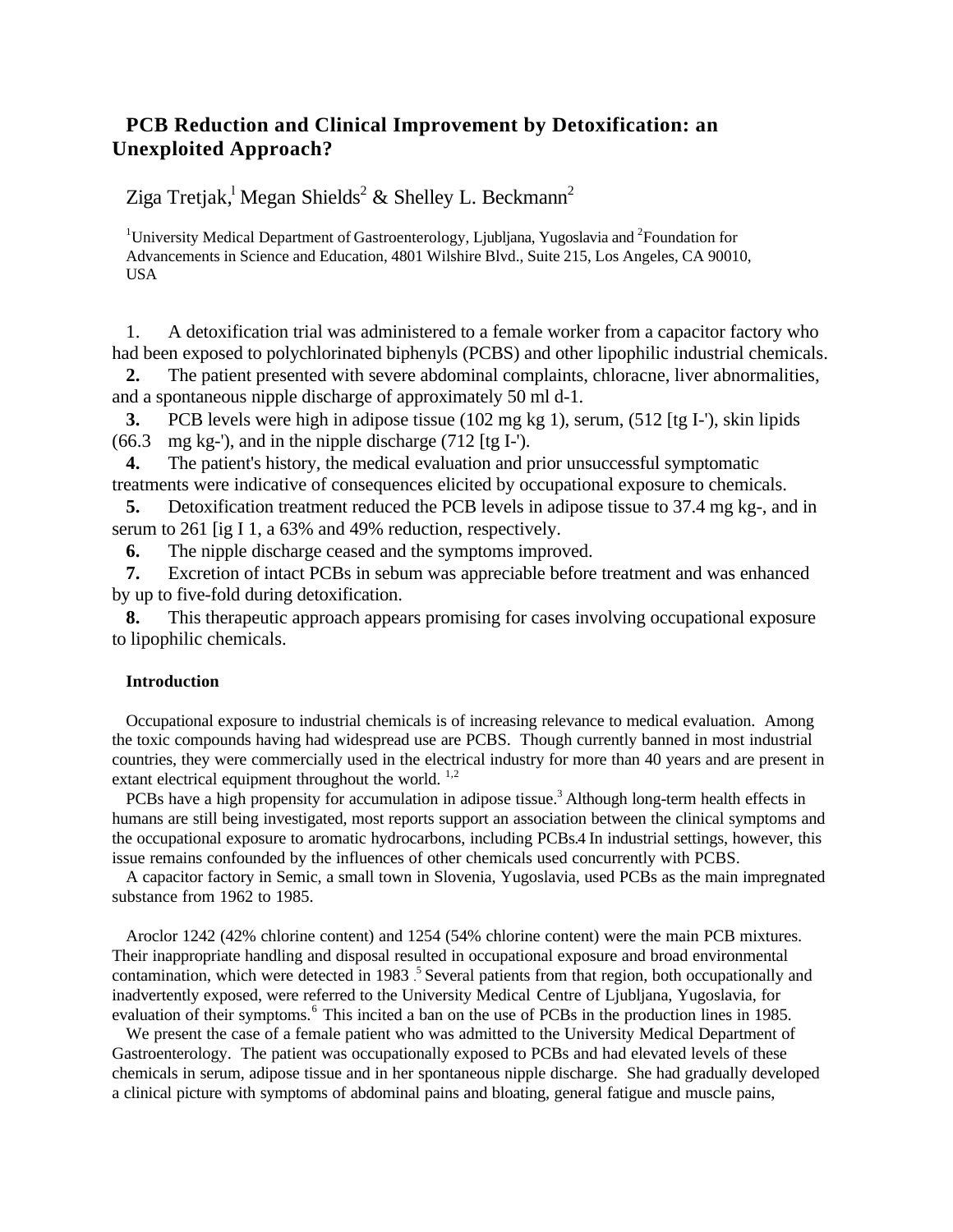chloracne eruptions and sun sensitivity, joint pains and swelling of her limbs, menstrual irregularities, and a nipple discharge of 50 ml  $d^1$ .

The clinical assessment and the results of medical evaluations corroborated the conclusion that complaints followed exposure to chemicals. Since previous treatment with analgesics, skin lotions, and steroids had been ineffective, as was an appendectomy, we explored an alternative therapeutic approach designed to remove chemicals from the body. The assumption underlying this approach was that the observed toxic manifestations may have been related to the continuous presence of certain lipophilic chemicals in the tissues. A recently reported detoxification treatment seemed promising as it had reduced levels of lipophilic chemicals, including PCBS, in adipose tissue.<sup>7</sup> We present the favourable outcome of this treatment.

### **Methods**

#### *Case presentation*

The female patient, 33, was admitted because of frequent attacks of abdominal cramps with visible bloating and nausea. Vomiting, diarrhea, and meteorism were not present. Serum transaminases were periodically increased: aspartate aminotransferase (AST) 20 U I '; alanine aminotransferase (ALT) 29 U 1- 1; and g-glutamyl transferase (gGT) 52 U I 1 (Table 1).

*History*. The patient had an unremarkable childhood. She was a healthy, non-alcoholic, nonsmoking mother of two children and had been capable of full-time employment and the care of her home until 1969. At that time she first noticed eruptions of chloracne, associated in the following years with skin thickening, eye watering, sun sensitivity, muscle pains and a progressive loss of endurance.

From 1970 on, she reported the onset of headaches, non-productive cough and recurrent sinusitis with common-cold like symptoms. Two successive bronchopneumonias required admission to the hospital.

In 1975, she observed a spontaneous, bluishgreen coloured, nipple discharge appearing daily, unrelated to the then regular menstrual cycle. Its quantity increased from a few drops, barely staining her clothes, to approximately 50 ml d-' in 1984. When expressed for diagnostic procedures, 200 ml could be collected in one day.

Since 1979, the patient reported morning joint pains, swelling of the fingers, and sharp bursts of pains in her extremities leading to a momentary loss of strength. Sudden attacks of dull abdominal pains, accompanied by visible abdominal bloating, began in that year. In time the attacks increased, from an initially mild discomfort, to episodes with symptoms of intolerable level. The attacks occurred up to three times per month and could be exacerbated by heavy physical work. Her menstrual cycle became irregular in 1982.

An increasing requirement for sleep beyond her usual 8 h, with general fatigue present even after 16 h of uninterrupted sleep, was apparent in late 1986.

Symptomatic treatments relieved some of the symptoms for brief intervals. They included application of skin lotions and topical steroids for the rashes and chloracne eruptions, dental repairs for chronic sinusitis and headaches, and oral contraceptive agents and dilatation and curettage for the irregular menstrual cycle. The acute nature and the pronounced clinical signs of an abdominal attack prompted an urgent exploratory laparotomy in 1984. Regional mesenteric lymphadenitis was found, while the removed appendix was histologically unremarkable.

*Occupational history.* The patient was first employed at the Semic factory in 1967. Direct contact with PCBs could be confirmed for 9 months in 1979, when she tested approximately 20,000 small capacitors per day for leakage of PCBS. The work was done by hand, using little or no protection. Though she otherwise did not work directly with PCBS, her working places were close to the uninsulated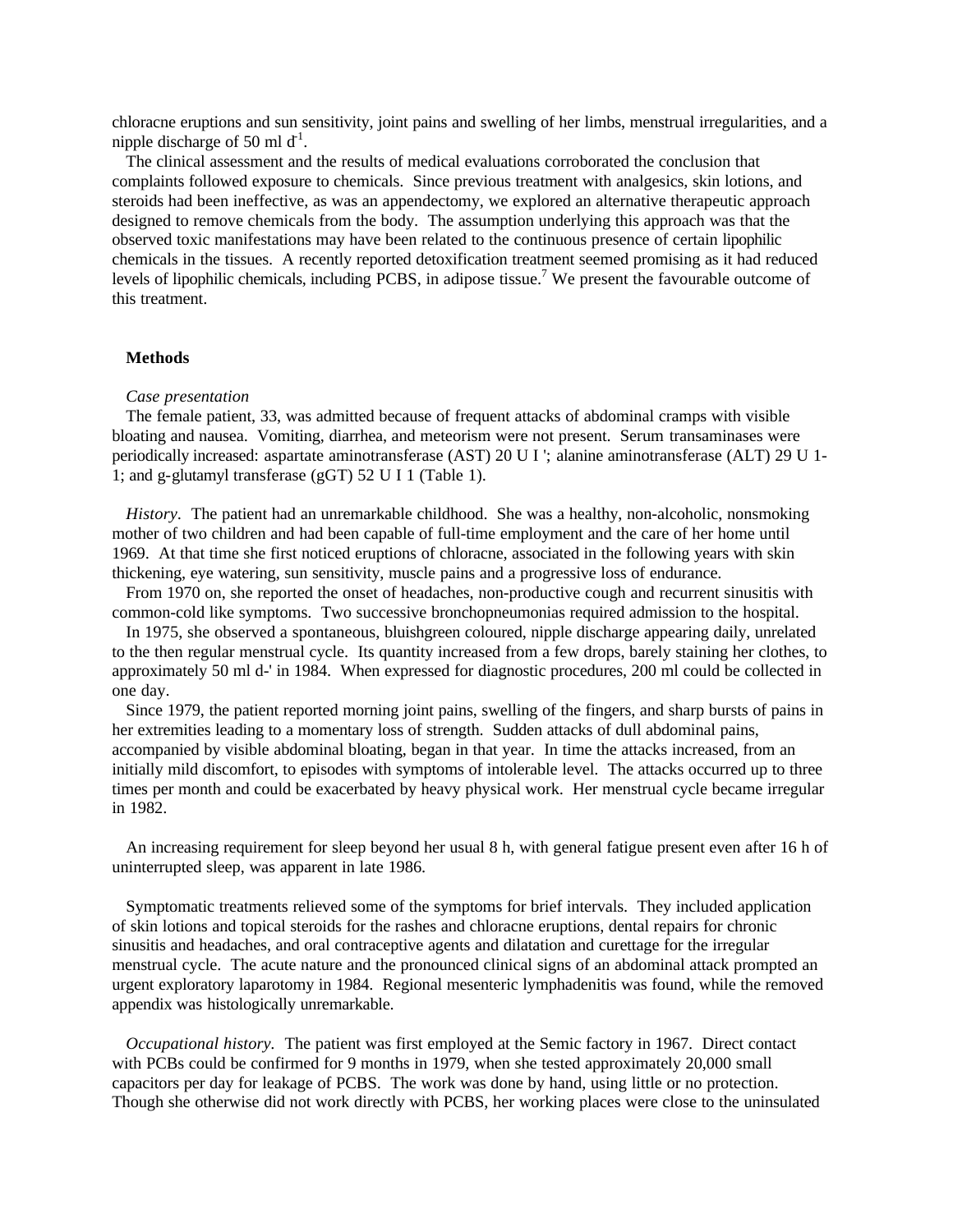impregnating hall. The production process made handling of trichloroethylene (TCE), epoxides, neoprene and similar chemicals unavoidable. Although the patient reported common exposure to these chemicals, the precise timings of the exposures are not available.

*Initial examination. Clinical* findings upon admission revealed a normally developed, well nourished young white female, body temperature 36.7'C,respirationsl2min 'pulse68min 'and blood pressure 112/79 mmHg. The skin of the face and extremities appeared thickened. Scars from healed chloracne and fresh eruptions were present on the face, trunk and extremities. The lower eyelids appeared hyperpigmented. No peripheral oedema or lymphadenopathy were found. Her height was 154.9 cm, weight 57.6 kg, and the lean/fat ratio was 28.8%.

The head was normocephalic. The eyes and ears were unremarkable. Her nasal mucosa was oedematous without excessive secretion, the tongue surface was rough with uneven borders, and the teeth showed extensive dental repair. The thyroid gland was moderately diffusely enlarged. The breasts were normally developed, without chloracne or palpable masses. Dribbling nipple discharge could be provoked by pressing the breasts. Heart sounds were regular and no gallop or murmurs were heard. Respiratory sounds were clear and without rules. Upper abdominal tenderness was present, peristaltic activity was normal, and there were no signs of ascites. The liver span was 14 cm below the right costal margin, the spleen was not palpated. The right leg was slightly shorter, an anomaly noted in her childhood. The entire right side of the body had a discernible loss of sense of touch, the proprioceptive reflexes were normal.

*Diagnostic work-up.* The patient had normal values in the standard chemical panel, urine analyses and cultures. Coprocultures and stool specimen screen for fat, parasites and occult blood were negative. Pregnancy was excluded, and gynaecologic, oculistic, and orthopaedic examinations were unremarkable. Tests for gonorrhoea and syphilis, the usual sexually transmitted diseases of that region, were negative. The thyroid scintiscan revealed diffuse, grade I struma, classified as euthyreotic. The results of other analyses performed are listed in Table 1.

| $Tests^b$                          | Result                           | Normal range                    |
|------------------------------------|----------------------------------|---------------------------------|
| <b>Haematologic values:</b>        |                                  |                                 |
| Haematocrit                        | 0.48                             | $(0.37 - 0.48)$                 |
| Haemoglobin                        | 8.9                              | $(7.4-9.9 \text{ mmol I})$      |
| Leucocyte count                    | 6.9                              | $(4.3 - 10.8 \times 1091)$      |
|                                    |                                  |                                 |
| Differential count                 | normal                           |                                 |
| Erythrocyte count                  | 5.2                              | $(4.2 - 5.9 \mathbf{X} 1091 1)$ |
| Platelet count                     | 452                              | $(150-350 \times 100$ I         |
| <b>ESR</b>                         | 9                                | $(1-20$ mm h                    |
| Prothrombin time                   | 10.1                             | $(10-12s)$                      |
| Partial thromboplastin time        | 11.2                             | $(8.2 - 23.4 s)$                |
| (activated)                        |                                  |                                 |
| Coombs tests (direct and indirect) | negative                         | Cryoglobulins                   |
| negative                           | Protoporphyrines in erythrocytes | normal                          |
| <b>Biochemical panel:</b>          |                                  |                                 |
| Calcium                            | 2.3                              | $(2.1 - 2.6$ mmol I             |
| Magnesium                          | 1.1                              | $(0.8-1.3$ mmol I               |
| Serum iron                         | 1.6                              | $(9.0-26.0 \text{ [tmol I}$     |
| Iron binding capacity              | 66                               | (45-74 [imol I                  |
| Proteins, totat                    | 80                               | $(60-84 \text{ g I})$           |
| Proteins, electrophoresis          |                                  |                                 |
| Table 1. Continued.                |                                  |                                 |

**Table 1.** Results of additional laboratory procedures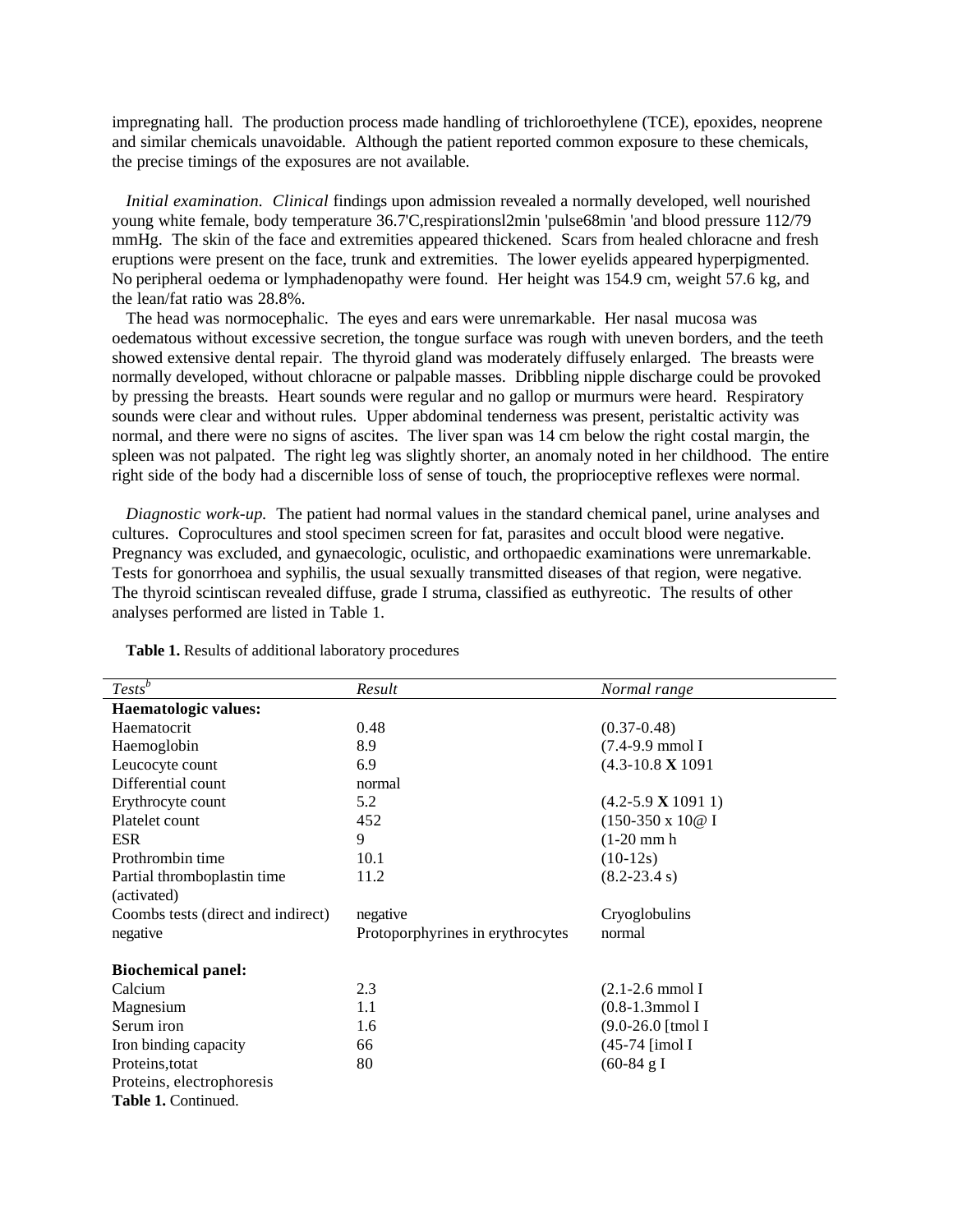| Albumins<br>a.-2-globulins<br><b>B-globulins</b><br>IgG<br>Igm<br>IgA<br>Triacyloglycerols<br>Cholesterol<br>Bilirubin<br><b>AST</b><br><b>ALT</b><br>gGT<br>Vitamin A<br>Vitamin B 12<br>Folic acid<br>Lead | 0.56<br>0.13<br>1.91<br>11<br>1.0<br>1.9<br>0.6<br>3.4<br>$\overline{2}$<br>15<br>12<br>46<br>0.9<br>170<br>5.6<br>< 1.0 | $(0.52 - 0.681)$<br>$(0.068 - 0.121)$<br>$(0.093 - 0.151)$<br>$(5.5-16.6 g I$<br>$(0.39-2.9 g I$<br>$(0.66 - 3.44g1)$<br>$(0.4-1.5 g I')$<br>$(3.1 - 5.7$ mmol I<br>$\left( < 7 \right[$ tmol I<br>$(8-18 \text{ U I})$<br>$(6-16$ U I<br>$(18-50$ U I<br>$(0.5-2.1 \text{ [tmol I}$<br>$(60-210$ pmoll<br>$(2.3-4.3 \text{ mmol I})$<br>$(< 2.4$ [tmol I |
|--------------------------------------------------------------------------------------------------------------------------------------------------------------------------------------------------------------|--------------------------------------------------------------------------------------------------------------------------|-----------------------------------------------------------------------------------------------------------------------------------------------------------------------------------------------------------------------------------------------------------------------------------------------------------------------------------------------------------|
| <b>Additional analyses (blood):</b>                                                                                                                                                                          |                                                                                                                          |                                                                                                                                                                                                                                                                                                                                                           |
| Hepatitis A anti-IgM                                                                                                                                                                                         | negative                                                                                                                 |                                                                                                                                                                                                                                                                                                                                                           |
| anti-IgG                                                                                                                                                                                                     | negative                                                                                                                 |                                                                                                                                                                                                                                                                                                                                                           |
| Hepatitis B<br>HbsAg                                                                                                                                                                                         | negative                                                                                                                 |                                                                                                                                                                                                                                                                                                                                                           |
| anti-Hbs                                                                                                                                                                                                     | negative                                                                                                                 |                                                                                                                                                                                                                                                                                                                                                           |
| anti-Hbc                                                                                                                                                                                                     | negative                                                                                                                 |                                                                                                                                                                                                                                                                                                                                                           |
| Epstein-Barr anti-IgM                                                                                                                                                                                        | negative                                                                                                                 |                                                                                                                                                                                                                                                                                                                                                           |
| Epstein-Barr nuclear antigen<br>antibodies                                                                                                                                                                   | negative                                                                                                                 |                                                                                                                                                                                                                                                                                                                                                           |
| <b>TeStSb</b>                                                                                                                                                                                                | Result                                                                                                                   | Normal range                                                                                                                                                                                                                                                                                                                                              |
| Cytomegaly virus isolation                                                                                                                                                                                   | negative                                                                                                                 |                                                                                                                                                                                                                                                                                                                                                           |
| Lyme disease anti-IgM                                                                                                                                                                                        | negative                                                                                                                 |                                                                                                                                                                                                                                                                                                                                                           |
| anti-IgG                                                                                                                                                                                                     | negative                                                                                                                 |                                                                                                                                                                                                                                                                                                                                                           |
| Cl,,-binding activity                                                                                                                                                                                        | negative                                                                                                                 |                                                                                                                                                                                                                                                                                                                                                           |
| Lupus erythematosus cell                                                                                                                                                                                     |                                                                                                                          |                                                                                                                                                                                                                                                                                                                                                           |
| preparation (Hargraves)                                                                                                                                                                                      | negative                                                                                                                 |                                                                                                                                                                                                                                                                                                                                                           |
| factor                                                                                                                                                                                                       |                                                                                                                          | negative                                                                                                                                                                                                                                                                                                                                                  |
| antinuclear antibodies (ANA)                                                                                                                                                                                 | negative                                                                                                                 |                                                                                                                                                                                                                                                                                                                                                           |
| cephalin flocculation                                                                                                                                                                                        | negative                                                                                                                 |                                                                                                                                                                                                                                                                                                                                                           |
| Rheumatoid factor                                                                                                                                                                                            | negative                                                                                                                 |                                                                                                                                                                                                                                                                                                                                                           |
| Cortisol 8 a.m.                                                                                                                                                                                              | 0.24                                                                                                                     | $(0.1@.69[$ tmoll                                                                                                                                                                                                                                                                                                                                         |
| Prolactin                                                                                                                                                                                                    | 3.0                                                                                                                      | $(0.08-6.0$ nmol I                                                                                                                                                                                                                                                                                                                                        |
| Testosterone                                                                                                                                                                                                 | 2.5                                                                                                                      | $(0.9-3.2nmoll$                                                                                                                                                                                                                                                                                                                                           |
| unbound                                                                                                                                                                                                      | 19.8                                                                                                                     | $(3.0-44.0 \text{ pmol}$ I                                                                                                                                                                                                                                                                                                                                |
| T3 resin uptake                                                                                                                                                                                              | 0.28                                                                                                                     | $(0.25 - 0.35)$                                                                                                                                                                                                                                                                                                                                           |
| T3 total by RIA                                                                                                                                                                                              | 1.82                                                                                                                     | $(1.0-2.9$ nmol I                                                                                                                                                                                                                                                                                                                                         |
| Free thyroxine index (FT,I)                                                                                                                                                                                  | 35.4                                                                                                                     | (I 2.8-51 pmol I                                                                                                                                                                                                                                                                                                                                          |
| T,-RIA                                                                                                                                                                                                       | 162                                                                                                                      | (52-154nmol I                                                                                                                                                                                                                                                                                                                                             |
| Thyroxine binding globulin capacity                                                                                                                                                                          | 227                                                                                                                      | (190-319 nmol I                                                                                                                                                                                                                                                                                                                                           |
| <b>TSH</b>                                                                                                                                                                                                   | 1.2                                                                                                                      | $(0.4 - 3.4$ mU I                                                                                                                                                                                                                                                                                                                                         |
| Thyroid colloid and microsomal<br>antibodies                                                                                                                                                                 | negative                                                                                                                 |                                                                                                                                                                                                                                                                                                                                                           |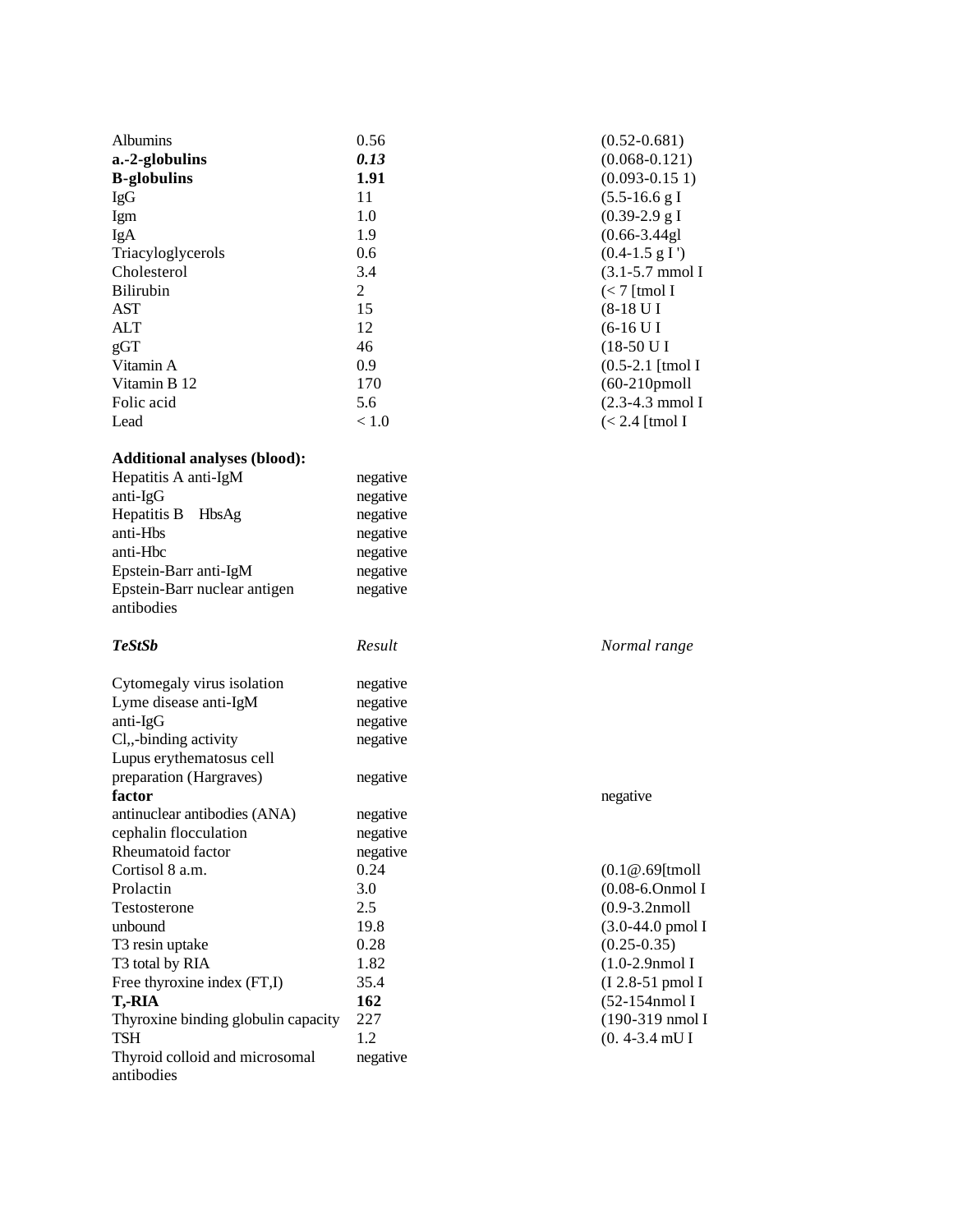#### **Additional analyses (urine): Table 1.** Continued.

| Proto-; Copro-; Uro-porphyrines                 | negative         |                           |
|-------------------------------------------------|------------------|---------------------------|
| 17-Ketosteroids                                 | 37               | $(14-49$ [tmold]          |
| 17-Hydroxysteroids                              | 9                | $(8-22$ limold            |
| <b>Tests</b>                                    |                  |                           |
| Bromosulfophthalein retention (5)<br>$mg$ i.v.) | 0.03             | $(0.051)$                 |
| Oral lactose tolerance $(50 g)$                 | negative         |                           |
| D-Xylose absorption $(25 g)$                    | 39               | $(34-54$ mmol5h 'inurine) |
| Oral barbiturate challenge                      | negative         |                           |
| Adrenocorticotropic hormone<br>stimulation      | $0.94$ [tmol I   |                           |
| Dexamethasone overnight<br>suppression          | $2$ [tg $100$ ml |                           |
|                                                 |                  |                           |

<sup>a</sup> Reference values in parenthesis where applicable; abnormal results in **bold** 

 $\mathbf{b}$ .  $\text{AST}$  = aspartate aminotransferase;  $\text{ALT}$  = alanine aminotransferase;  $\text{gGT}$  = g-glutamyl transferase; ESR = Erythrocyte sedimentation rate; RIA = radioimmunc assay; and TSH thyroid stimulating hormone.

EKG tracing showed a regular sinus rhythm with normal intervals, and a normal electrical axis. X-ray films of the chest and abdomen appeared normal. Pulmonary function tests were normal. Abdominal ultrasound and CAT scans confirmed hepatomegaly but were otherwise unremarkable. Esophagogastroscopy was normal, endoscopic retrograde cholangiopancreatography (ERCP) disclosed a minor developmental anomaly in the branching of the main pancreatic duct in the pancreatic head. Colonoscopy with retrograde ileoscopy disclosed no abnormality. Barium-meal and barium enema studies were unremarkable. The X-rays of the skull and of the spine appeared normal. Laparascopy confirmed enlarged liver with a smooth surface and moderately prominent Glisson's areas. Other inspected abdominal organs appeared unremarkable. Gallium scintiscans of the skeleton and hepatobiliary iminodiacetic (HIDA) scintigraphies of the liver were normal. Mammography was unremarkable. The results of the electroencephalogram with evoked somatosensoric potentials and the clectromyogram appeared normal.

Biopsy specimens from the stomach (forceps) and small intestine (suction) disclosed no distinct histologic abnormalities. Results of the bone marrow sample analysis were unremarkable. However, light microscopy of the liver biopsy specimen did reveal abnormalities (Figure 1).

A chromosome study, performed as described by Hamerton 8 and Grouchy, 9 revealed chromatid and isochromatid breaks, gaps and minutes in 20% of the 200 analysed lymphocytes (reference value -- 3% per 200 analysed lymphocytes).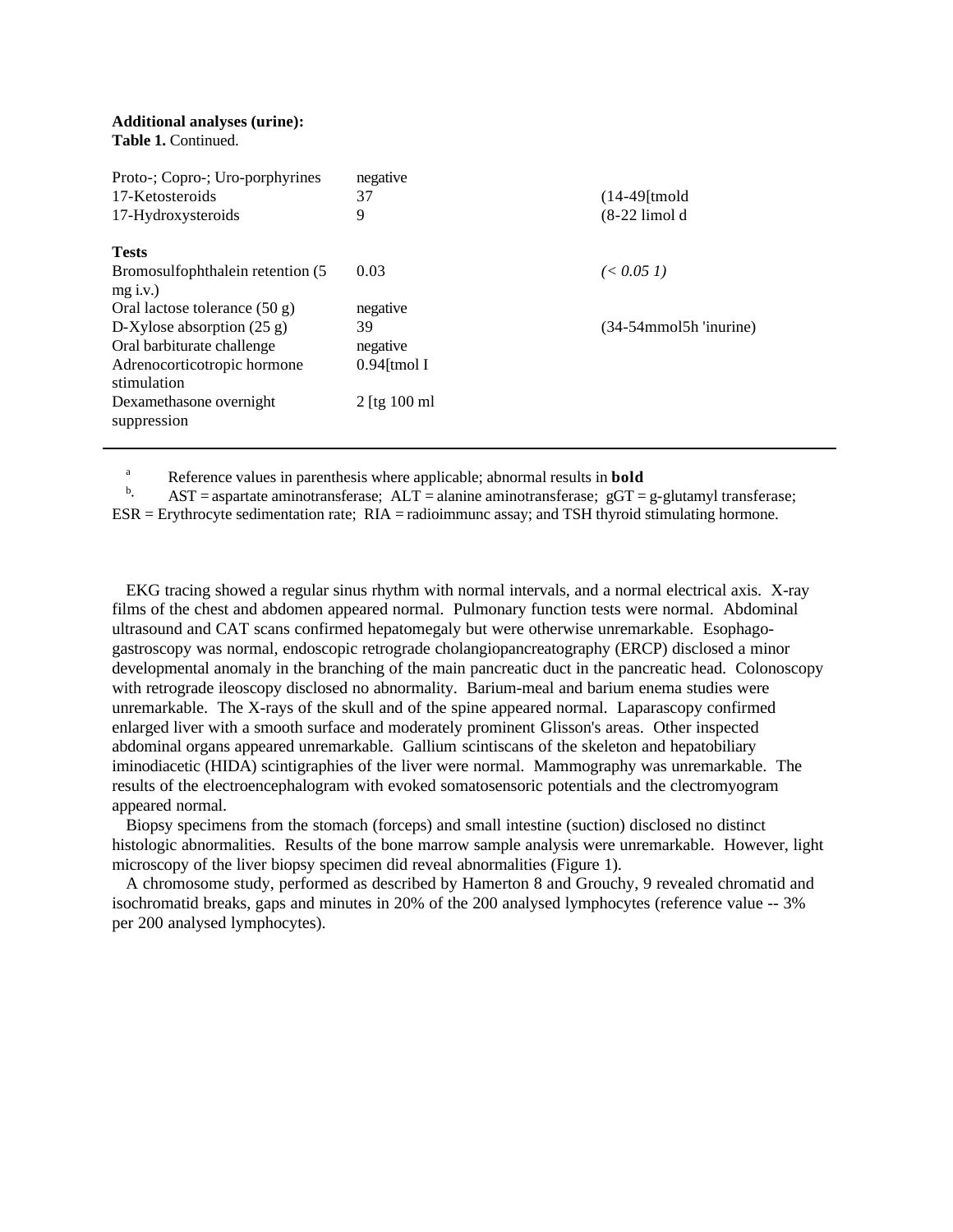

**Figure 1** Liver biopsy sample. Note loss of polygonal outline and the swollen appearance of hepatocytes, containing a downy cytoplasm. Nuclei vary in size and appear enlarged or degenerated in some cells. Noninflammatory degeneration of hepatocytes, hyaline inclusions, and a moderate steatosis may be noted. Sinusoidal spaces appear irregularly broadened and inflammatory reaction is not apparent. Trichrome staining and staining for hepatitis B markers were negative. (Haematoxylin and eosin; original magnification **X 10).**

PCBS, determined in Ljubljana by high resolution gas-chromatography with electron capture detector and confirmed with mass-spectrometry,5 were 96 mg kg ' in adipose (reference value 1- 2 mg kg 1), and 8 mg kg-' in the nipple discharge. No attempt was made to assess levels of other chemicals or PCB levels in faeces and urine.

*Clinical course.* Several abdominal attacks were observed. Each was marked by a concurrent visible symmetrical protrusion of the entire abdominal wall, enduring through the attack. The pain was dull, increased within a day to a barely tolerable level and persisted unchanged for up to 5 d. The attack and the protrusion then subsided within a few hours. During attacks the body temperature was normal and no excessive meteorism was found on plain X-ray films. Sedimentation rate, the standard chemical panel, and the complete blood count were normal, as were levels of ceruloplasmin, copper, porphyrins, and Urinary 17-keto and 17-hydroxy steroids. During some of the attacks serum gGT was elevated to 72 U I 1.

Symptomatic treatments of the abdominal discomfort with antacids, spasmolytics, analgesics, infra-red irradiation, acupuncture and nerve blockades alleviated the complaints for short periods. Bromocriptine failed to reduce the nipple discharge.

The patient's history of exposure to chemicals was substantiated by the elevated levels of PCBs in the samples and the microscopic appearance of the liver structure. The clinical picture, with the unremarkable results of the medical evaluation and the failure of several treatments, supported the tentative diagnosis of occupational chemical exposure, specifically to PCBS.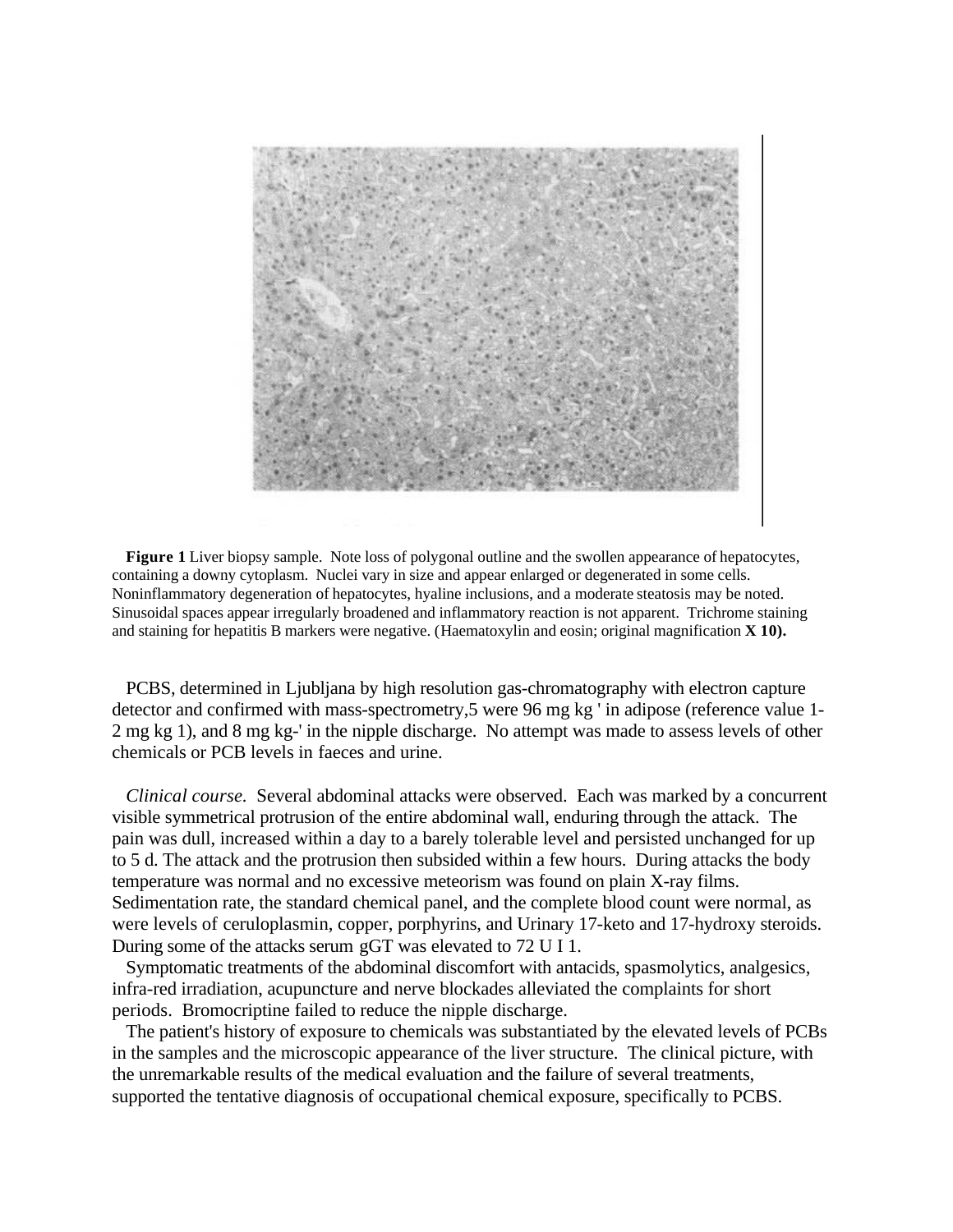We decided to attempt a detoxification treatment reported to reduce bod burdens of accumulated lipophilic chemicals.@

# *Detoxification treatment*

This treatment has been shown to mobilize and enhance the elimination from the bodv of stored lipophilic xenobiotics, including PCBs.7,1@13 **it** is a medically supervised regimen, pursued individually until a stable clinical improvement is achieved. It consists of several components: Daily aerobic exercise is followed by frequent periods of low-heat (60-80 °C) sauna. Niacin and polyunsaturated oil are administered to sustain the mobilization and elimination. Vitamins and minerals are supplemented and the daily liquid losses are substituted. Body weight is kept constant throughout the programme. A more detailed description is provided elsewhere.<sup>14</sup>

The patient was informed both verbally and in writing of the potential adverse effects from mobilization of chemicals. Her questions were answered regarding the detoxification procedure before obtaining an informed consent.

# *PCB analyses*

Adipose tissue was obtained by aspiration biopsy from the gluteal region as described by Daum *et al.1'* five days before treatment, on day 19 of treatment, and 10 d after the conclusion of the programme.

Blood (20 cm 3) was drawn after overnight fast and centrifuged. Serum was decanted for PCB determination at pretreatment, on days 2, 5, 10, 14, 19, and 23 of the treatment, and at 5 and 10 d after the conclusion of the programme.

Skin lipids were blotted by cigarette paper on the forehead. The procedure followed the protocol by Strauss and Pochi. 16 All papers were from the same batch. Samples were taken from 5 to 8 p.m. on the days of blood sampling.

Nipple discharge was collected without expression into a precleaned vial at pretreatment and on day 5 of treatment.

All precleaned vials, cigarette papers, and the analyses of the samples for PCBs were provided by Pacific Toxicology Laboratories, California, USA. For analysis, PCBs were extracted from the tissue samples, deproteinized with hexane/ ethyl ether, and separated from coextracted biogenic material and organochlorine pesticides. Samples were analysed by the Varian 3500 highresolution gas-chiomatographer with electron capture detector and a 30 m non-polar bonded phase DB-1 capillary column. Confirmation of qualitative results was done by gaschromatography/mass-spectrography. " Arocior 1242, 1254, and 1260 in iso-octane served as external standards. 18,19

PCBs were reported as the sum total of up to 17 congeners. Peak assignments were made from Balischmitter and Zell.'8,19 Their numbering follows that proposed by International Union for Pure and Applied Chemistry (IUPAC). No attempt was made to determine the levels of other industrial chemicals.

# *Statistical evaluation*

The pre- and post-treatment levels of PCB congeners in tissue samples were evaluated with a linear regression technique. A probability level of  $P < 0.05$  was considered to be statistically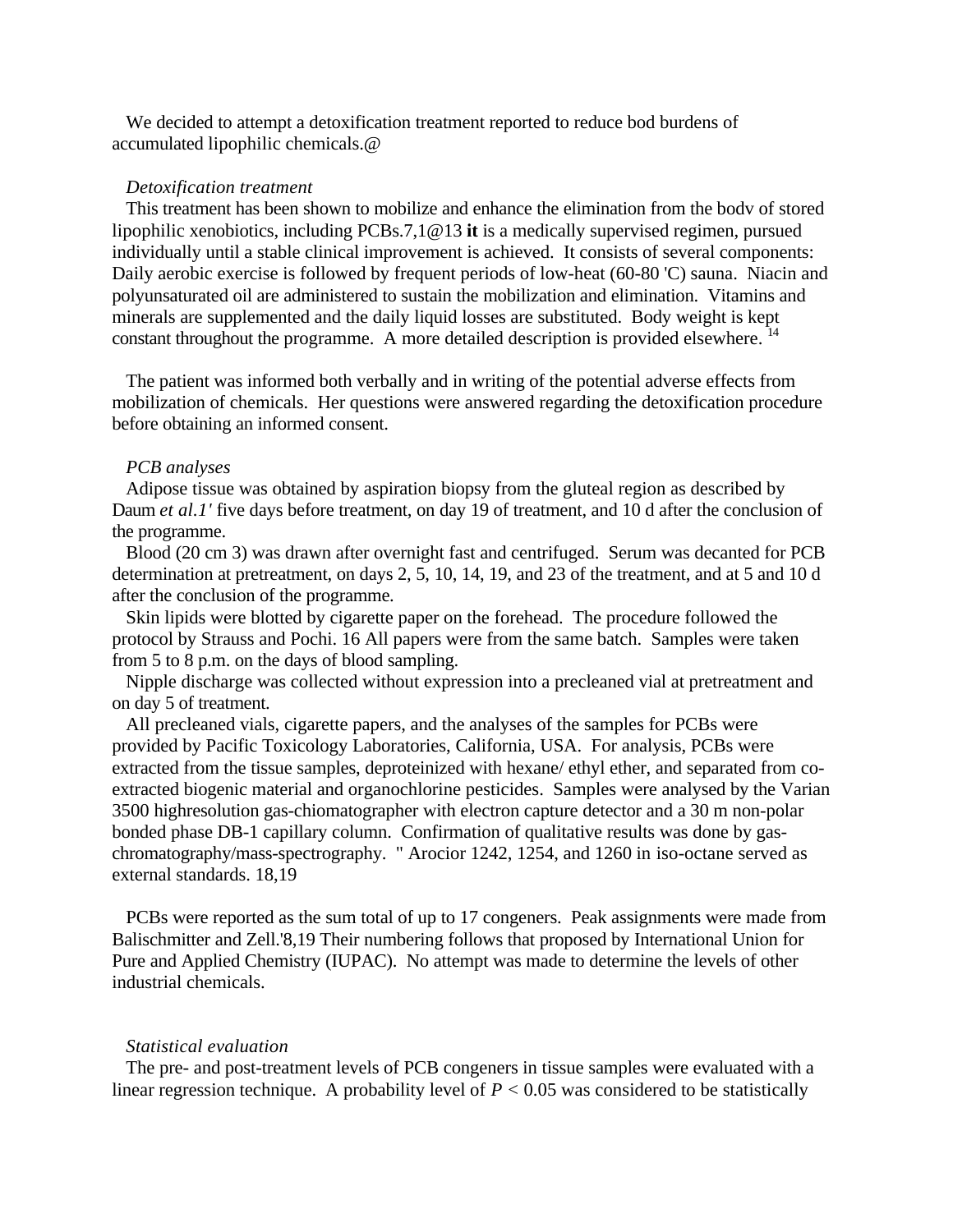significant. 20 The evaluations were performed by 'Statgraphics V 2.6' statistical graphics program from STSC Inc., Rockville, MD.

# **Results**

### *Clinical manifestations*

The treatment lasted for 23 consecutive days, until the complaints reported by the patient were judged to convey a clinically stable remission. The symptoms reported in the medical history (above) manifested exacerbations of fluctuating severity during the treatment programme. The flare-ups subsided within 1-2 d, some remittently, others permanently. A persistent sense of general well-being was attained during the last week of the programme. No new or previously unreported symptoms occurred during the treatment.

The nipple discharge cleared from a bluish green colour to become translucent, progressively decreased in quantity and ceased on day 15 of treatment. Muscular pains and weakness subsided at mid-treatment. During the last week of the programme, headaches, sinusitis, bursts of limb pains, the joint aches and the swellings stopped. Abdominal complaints subdued to a mild discomfort, tenderness was not evoked on pressure, and the liver span was 12 cm below the right costal margin. The skin appeared softer, without new chloracne eruptions, and exposure to sun did not elicit signs of sensitivity. The hyperpigmentation of the eyelids remained unchanged as was the loss of sense of touch. The sleeping pattern was reduced from 16 to 12 h d-' without lassitude upon arousal.

No adverse side-effects were noted due to the treatment. The patient fared well at a follow-up examination 6 months after treatment completion. She declined a liver biopsy and did not report for subsequent medical evaluations.

# *Laboratory values*

The values of the repeated biochemical analyses were in normal ranges. The post-treatment chromosome study revealed a reduction of the number of isochromatid and chromatid breaks and gaps to 10% in 200 examined lymphocytes.

# *PCB levels*

Prior to treatment, PCB levels were 102 mg kg in adipose tissue, 512 [tg 1-1 in serum and 712 [tg I-' in the nipple discharge (Figures 2a-c). The initial amount of skin lipids was  $3.9 \text{ Mg } 10 \text{ CM}^2 3 \text{ h}^{-1}$  with a PCB content of 66.3 mg kg 1 (Figure 2d).

The PCB content of the nipple discharge on day 5 of treatment was 289.1 [μg 1-1 (Figure 2c). The fluctuations of PCBs in serum observed during the treatment (Figure 2b), were not found to parallel the changes in symptom severity. The quantity of skin lipids and their PCB contents also varied considerably during the programme. Compared to the initial levels, both the quantity of skin lipids and their PCB content collected at day 14 of treatment were doubled (Figure 2d).

Ten days after the conclusion of the programme, PCB levels in adipose tissue were 37.4 mg kg a reduction of 63.3% (Figure 2a). At this time, the PCB content was  $261 \text{ µg } 1^{-1}$  in serum and 44.3 mg kg ' in skin lipids, a 49 and 33.2% reduction, respectively (Figures 2b,d).

# *PCB congener analysis*

Seventeen congeners were monitered in the samples. They are listed in Table 2, ordered according to their respective retention times. Relative amounts of these congeners were comparable in the various samples. The highest amounts were derived from congeners # 31/28, 74, 66 and 60. Three congeners, # 4, 16, and 49, were not detected in all samples (Figure 3). Major contributors to the total PCB concentration were congeners nominally substituted at 4; 2,4; 2,5; or 2,4,5 positions. Congener # 153,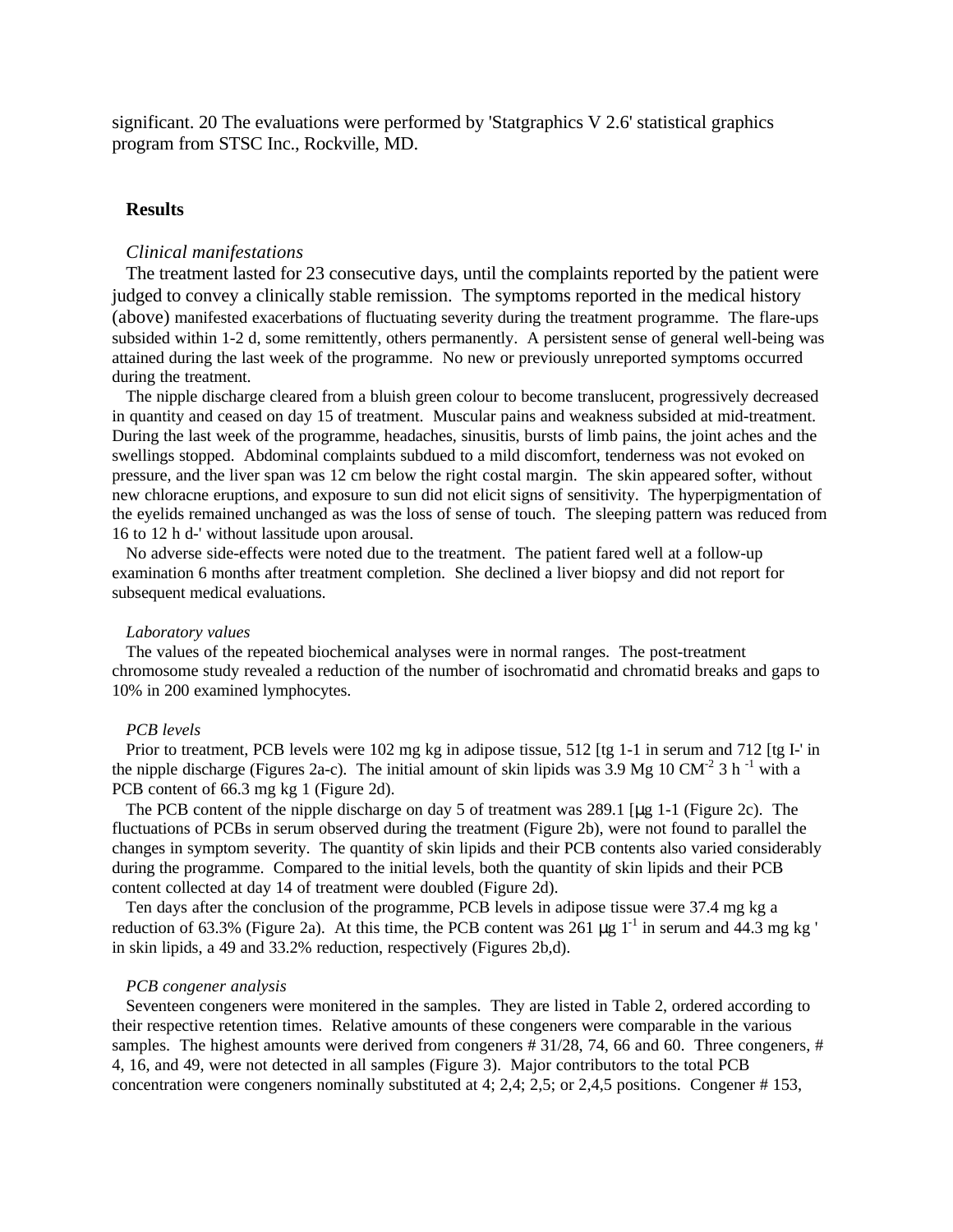with a 2,4,5 substitution pattern, seems exceptional as it is not a substantial proportion of Aroclor 1242 or Aroclor 1254 but was relatively high in adipose tissue.

Linear regression analysis of the post-treatment PCB congener levels on the pretreatment values revealed a linear correlaton, statistically significant ( $P < 0.05$ ), for all samples. The correlation coefficients were  $(r = 0.95)$  for adipose tissue,  $(r = 0.99)$  forscrum, and  $(r = 0.99)$  for skin lipids.

**Figure** 2 Total PCB levels. Arrows mark first and last days of treatment. ∧ = PCB concentration in (a) adipose tissue, (b) serum, (c) nipple discharge, and (d) skin lipids.  $\leq$  = Quantity of skin lipids.



**Table** 2. Chemical structure of monitored PCB congeners.

| Chemical structure            | IUPAC <sup>1</sup> No. | Remarks                                                                           |
|-------------------------------|------------------------|-----------------------------------------------------------------------------------|
| 2,2'                          | 4                      | Initially in nipple discharge                                                     |
| 2,3,2'                        | 16                     | Small amounts in nipple discharge; appeared in skin lipids after treatment day 14 |
| 2,5,4'/2,4,4'                 | 31/28                  |                                                                                   |
| $2,5,2^{\prime},5^{\prime}$   | 52                     |                                                                                   |
| $2,4,2^{\prime},5^{\prime}$   | 49                     | Not present in nipple discharge                                                   |
| 2,4,2',4'                     | 47                     |                                                                                   |
| $2,3,2^{\prime},5^{\prime}$   | 44                     |                                                                                   |
| $2,3,4,2'$ /2,3,6,4'          | 41/64                  |                                                                                   |
| 2,4,5,4'                      | 74                     |                                                                                   |
| 2,4,3'4'                      | 66                     |                                                                                   |
| 2,3,4,4'                      | 60                     |                                                                                   |
| $2,4,5,2^{\prime},5^{\prime}$ | 101                    |                                                                                   |
| 2,4,5,2',4'                   | 99                     |                                                                                   |
| 2,4,5,3',4'                   | 118                    |                                                                                   |
| 2,4,5,2',4',5'                | 153                    | Higher levels in adipose tissue; insignificant constituent of Aroclor 1242, 1254  |
| 2,3,4,2',4',5'                | 138                    |                                                                                   |
| 2, 3, 4, 5, 2'4'5'            | 180                    |                                                                                   |

' IUPAC - International Union for Pure and Applied Chemistry.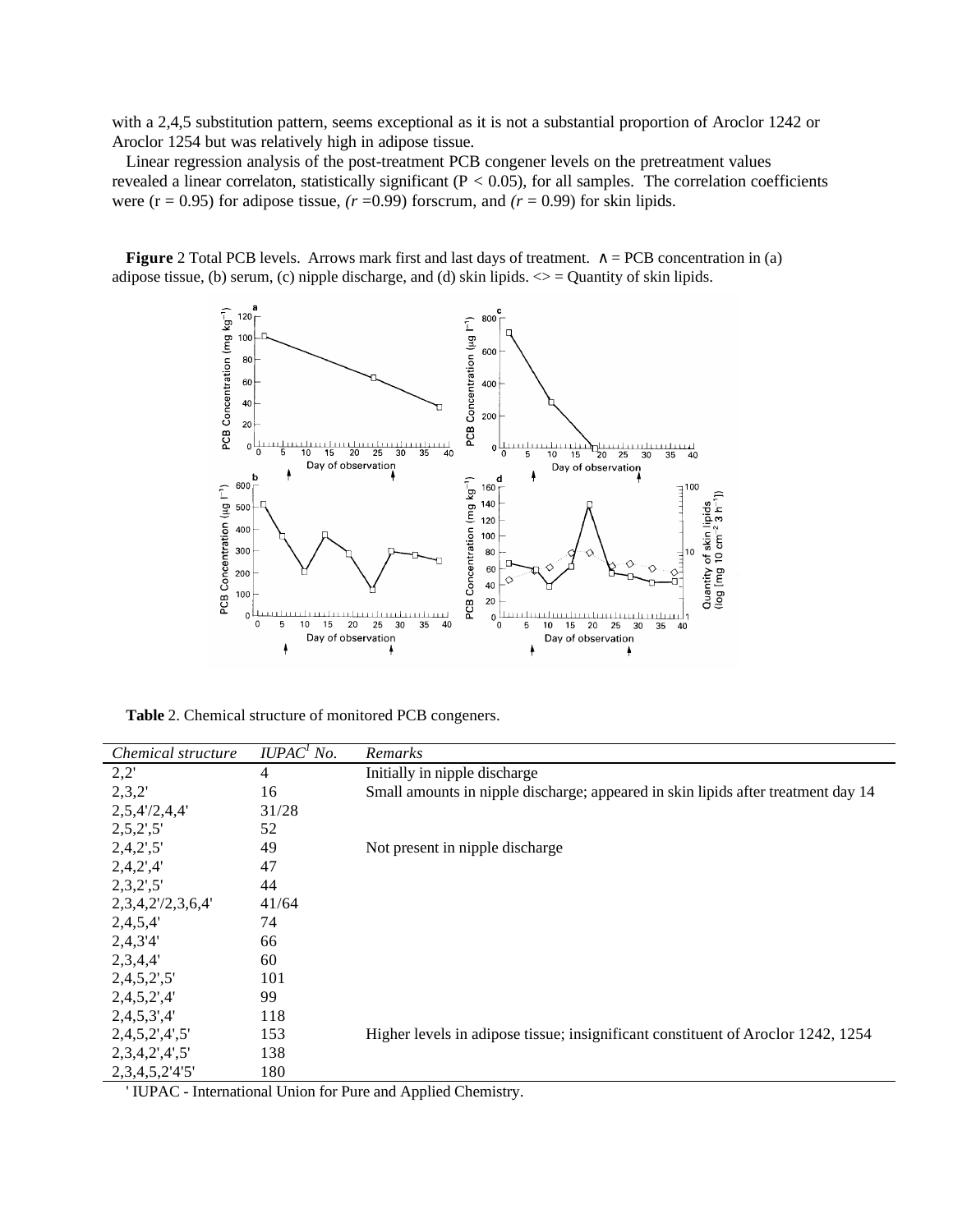



# **Discussion**

We present the case of a female patient occupationally exposed to several chemicals, where a clinical improvement and a reduction of accumulated PCBs was attained with a detoxification treatment.

High PCB levels in the samples of this patient aligned with her occupational exposure. However, polychlorinated biphenyls probably were not the only elements evoking the clinical picture. Exposure to various chemicals was known to have occurred and the complaints presented most likely indicate a combined influence of several chemicals. In this setting, PCBs and TCE may be assumed to be the major sources of exposure.

Occupational exposure to TCE has been related to chronic neurolo ical damage, liver '9!22

dysfunction and dermatitis. 2

PCBs and their impurities have been implicated in producing a peculiar toxicity syndrome which includes hepatotoxicity with histopathologic alterations, abdominal pains, chloracne, hyperkeratosis, intermittent ' joint pains, lassitude and oedema. 4,24-26 Aromatic chlorinated hydrocarbons have been associated with galactorrhoea, possibly due to local effects or to a metabolic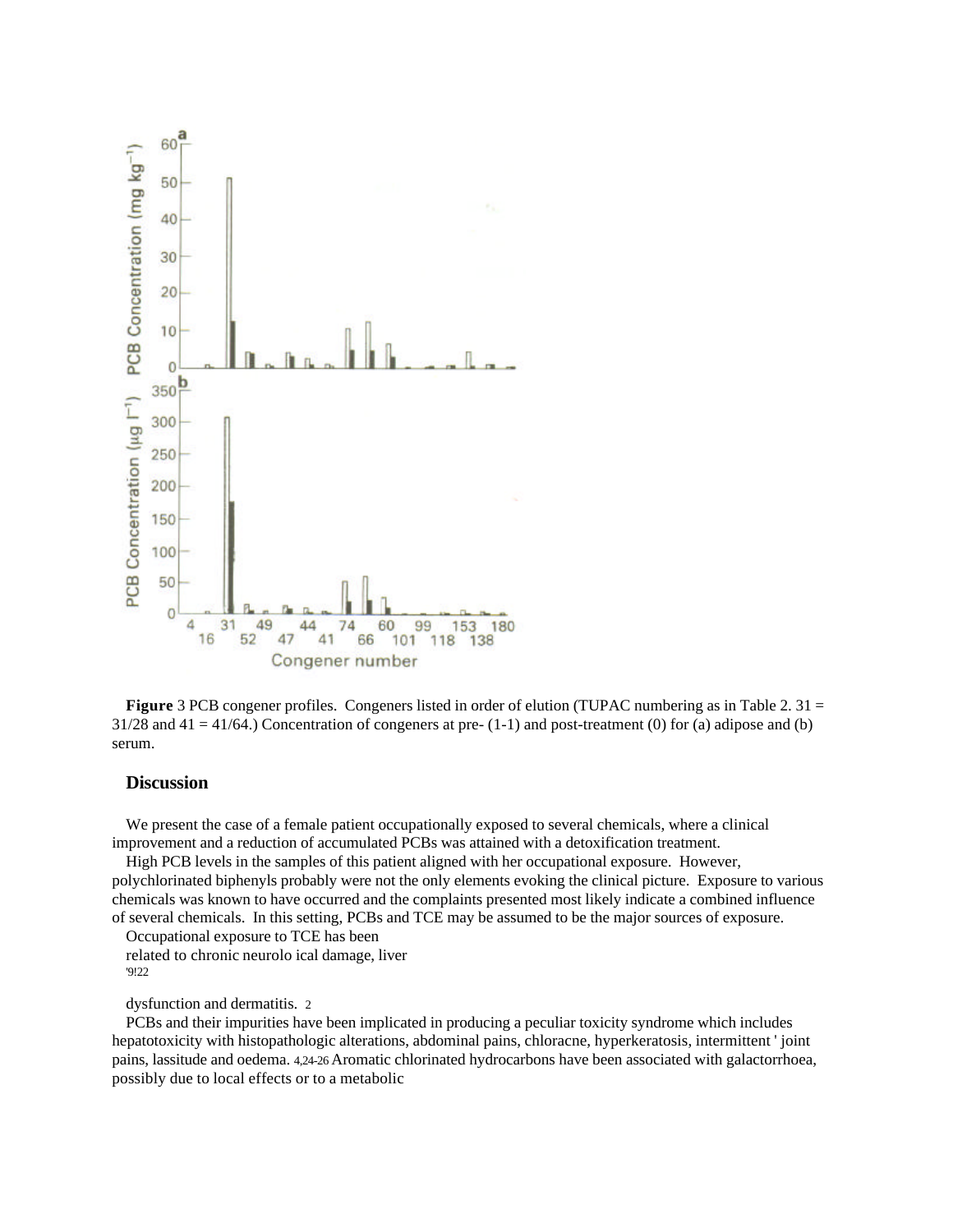pathway common to prolactin and steroids. 27 Changes in thyroid function could be anticipated in humans as animal studies have shown that polyhalogcnated hydrocarbons compete with thyroxine (T4) for a common carrier .28,29 Finally,

several forms of DNA damage have been described in patients exposed to polychlorinated aromatic hydrocarbons.  $3^{0,31}$ 

All of the symptoms presented by the patient followed occupational exposure and deteriorated with the duration of employment. Their relation to chemical exposure appeared strengthened by the elevated PCB levels, which are among the highest so far reported 4 and by being comparable to some of the svmptoms in similarly exposed workers.  $27 29,32$  Unremarkable results of the diagnostic procedures and the unresponsiveness to symptomatic and surgical treatments sustained the clinical conclusions. High levels of PCBs in the samples prior to treatment suggest, further, an ongoing source of exposure.<sup>33</sup>

A search of the literature disclosed few attempts to eliminate accumulated PCBs in humans. One employed starvation which apparently reduced the clinical complaints, but PCB serum levels at post- were higher than at pre-treatment. PCB content of adipose tissue was not monitored in that study. <sup>34</sup> Cholestyramine, an anion exchange resin, was reported successful in pesticide poisoning,<sup>35</sup> while activated charcoal  $36$  and ingestion of non-absorbable compounds such as paraffin oil  $37$  or cauliflower  $38$  did not appear to reduce the body burdens of polyhalogenated aromatic hydrocarbons in animals. We chose the detoxification treatment developed by Hubbard because the reports of reduction of PCBs and other lipophilic organo-chloride compounds seemed applicable to our case.<sup>7, 10-13</sup>

Our patient had frequent chloracne eruptions. Chloracne is a very persistent skin disease. It may be sustained by the chloracne-producing chemicals (mainly chlorodiphenyls, chlorodiphenyloxides, and chlorinated naphthalenes) which have been absorbed and stored in the body, particularly the adipose tissue. In patients with chloracne, offending polycyclic polychlorinated compounds may be detected in adipose tissue and also in sebum of the skin.<sup>39</sup> We decided to follow PCB levels in skin lipids in order to evaluate this alternative route of elimination.

Skin lipids on the forehead consist predominantly of sebum  $.40$  Our patient's sebum quantity at pretreatment was higher than usual for her sex and a e group; in agreement with seborrhoea with acne.<sup>41</sup> Sebum quantity increases with a rise of body temperature.  $^{42}$  This aligns with the initial increments observed in our case. A late peak of almost three times the initial volume of skin lipids occurred the second week of the programme. This may be, in part, related to the rate of sebum production by sebaceous glands as it is known that the rate of sebaceous gland turnover is on the order of several days.<sup>43,</sup> 44

Under basal steady-state conditions, the skin surface has been found to contain only traces of PCBs.<sup>45,46</sup> The elevated levels of PCBs found in the skin lipids of our patient contrast those findings (Figure 2d). That the PCBs found in skin lipids represent endogenous compounds is supported by the presence of the same PCB congeners in both serum and skin lipids. Thus the PCBs in skin lipids appear to exemplify excretion of endogenous chemicals representative of the body burden.<sup>47</sup>

The nipple discharge of this patient may, of course, be regarded as an unusual elimination route. Insufficient data, however, preclude conclusions regarding this symptom. This discharge ceased early in the programme - a goal not achieved with the usual medical treatment.

Clinical problems of the patient were attenuated or alleviated during treatment. The persisting neurological symptoms may indicate irreversible damage, though neurological signs were difficult to quantify. Given the excessive body burdens in our patient, the remaining amounts may produce further clinical consquences requiring a repetitive treatment. Overall, however, the attained reduction of PCBs in adipose tissue, serum and in the nipple discharge appear to validate the effectiveness of the method. The quiescence of the disabling and discomforting symptoms, most notably the nipple discharge and the attacks of abdominal pains, corroborate the clinical value of this procedure.

Prior studies have described this method of detoxificaiton as safe and effective, with results acquired within an acceptable time frame. Our results extend these findings to a case involving very high PCB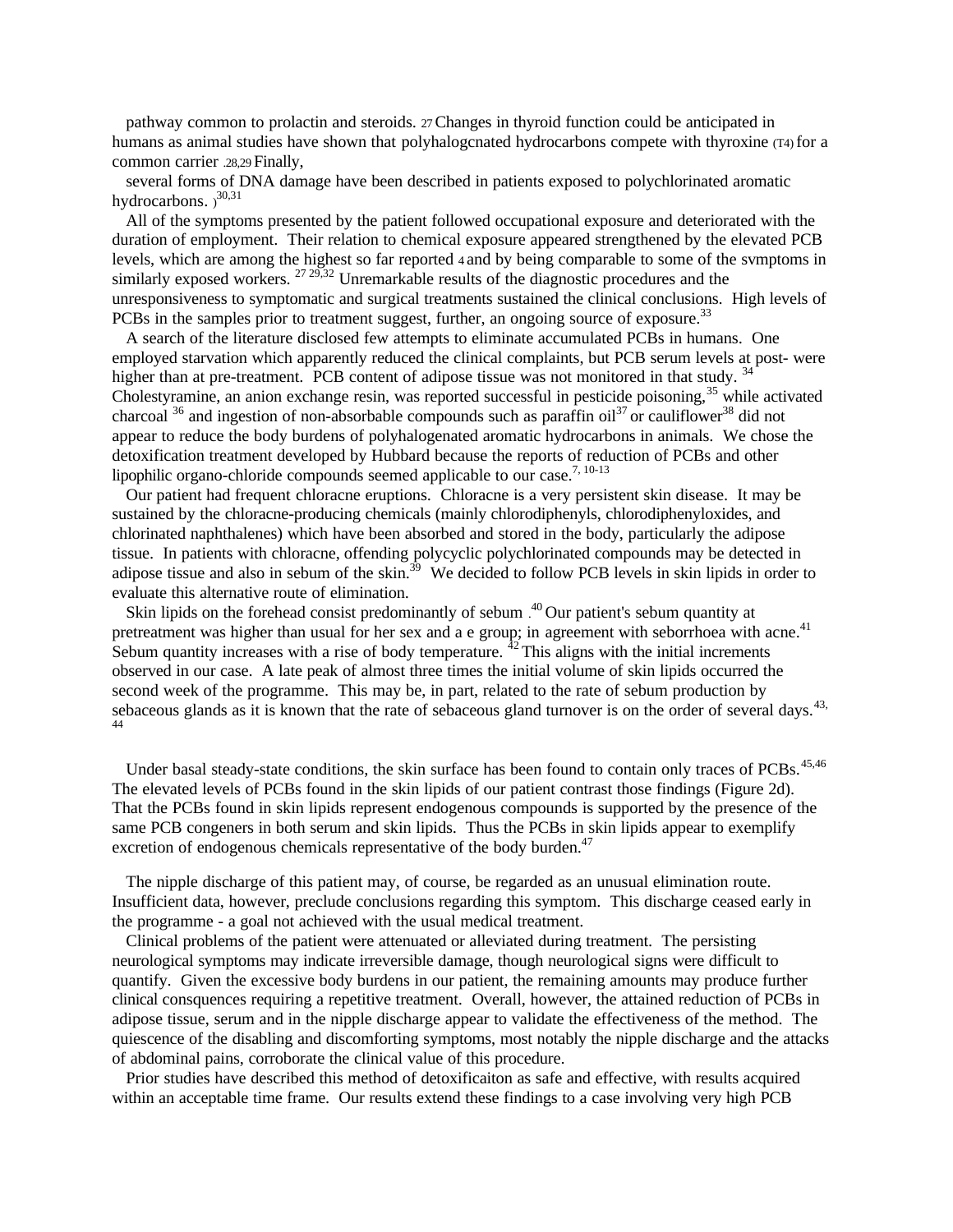levels and a history of exposure to other lipophilic xenobiotics. Although further studies on mechanisms of elimination of particular chemicals are warranted, we believe this method may be considered as a treatment option for management of patients with recurring symptoms following exposure to persistent lipophilic chemicals.

#### **Acknowledgements**

We thank Slava Stupar, M.D., who diagnosed PCB intoxication in the patient; James G. Dahlgren, M.D.; Vera Furian-Marolt, M.D., Ph.D.; Igor Krizman, M.D., Ph.D.; Dinko Leskosek, M.D.; Peya C. Robinson, M.S.; Ana Tretjak, Ph.D.; Crt Volavsek, M.D.; and Michael Wisner and the staff at HealthMed for their valuable assistance.

Financial support was provided by the Committee of Public Health and Social Welfare of Republic Slovenia, Yugoslavia; Iskra, Tozd Iskra Commerce, Ljubljana, Yugoslavia; and the Foundation for Advancements in Science and Education, Los Angeles, CA.

### **References**

- Brinkman UAT & de Kok A. Production, properties and usage. In: *Halogenated biphenyls, terphenyls, naphthalenes, dibenzodioxins and related products,* ed. RD Kimbrough, pp. 1-41. Amsterdam: ElsevierNorth-Holland Biomedical Press, 1980.
- Cairns T, Doose GM, Froberg JE, Jacobson RA & Siegmund EG. Analytical chemistry of PCBS. In: *PCBs and the environment,* ed. **J** Waid, Vol. 1, pp. 2-5. London: CRC Press, Inc, 1987.
- Jones KC. Determination of polychlorinated biphenyls in human foodstuffs and tissues: suggestions for a selective congener analytical approach. *Science of the Total Environment* 1988; **68:** 141-59.
- Smith AB & Brown DP. Polychlorinated biphenyls in the workplace. In: *PCBs and the environment,* ed. **J.** Waid, Vol. 3, pp. 73-8. London: CRC Press, Inc, 1987.
- Brumen S, Medved M & Voncina E. A case of polychlorinated biphenyl contamination of water and sediment in the Slovenian karst region (Yugoslavia). *Chemosphere* 1984; **13:** 1243-6.
- Tretjak Z, Beckmann S, Tretjak A & Gunnerson C. Occupational, environmental, and public health in Semic: A case study of polychlorinated biphenyl (PCB) pollution. In: *Post-audits of environmental programs & projects, ed.* C Gunnerson, pp. 57-72. New York: American Society of Civil Engineers, 1989.
- Schnare DW, Ben M & Shields MG. Body burden reductions of PCBS, PBBs and chlorinated pesticides in human subjects. *Ambio 1984;* **13:** 378-80.
- Hamerton JL (ed). *Human cytogenetics. General cytogenetics. Vol* 1, pp. 8-13; 294-6. New York: Academic Press, 1971.
- Grouchy J & Trouleau C (eds). *Clinical atlas of human chromosomes. Appendix I. Techniques,* pp. 261-3. New York: John Wiley and Sons, 1977.
- 'o Schnare DW, Denk G, Shields M & Brunton S. Evaluation of a detoxification treatment for fat stored xenobiotics. *Medical Hypotheses* 1982; **9:** 265-82.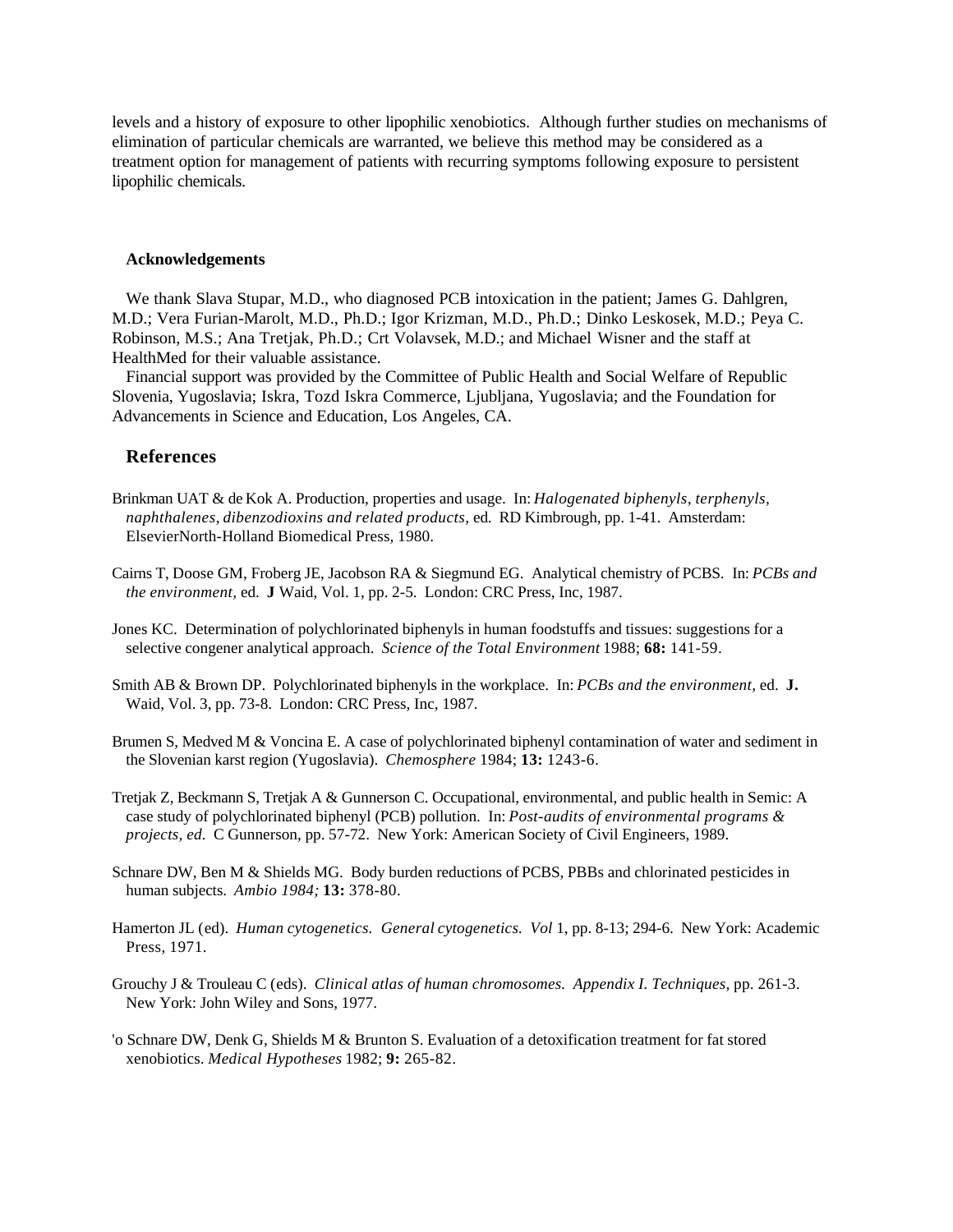- Roehm DC. Effects of a program of sauna baths and megavitamins on adipose DDE and PCBs and on clearing of symptoms of agent orange (dioxin) toxicity. *Clinical Research 1983;* **31:** 243A.
- Schnare DW & Robinson PC. Reduction of the human body burdens of hexachlorobenzene and polychlorinated biphenyls. In: *Hexachlorobenzene,* eds. CR Morris, JRP Cabral, pp. 597-603. Proceedings of an international symposium. Lyon; ]ARC - International Agency for Research on Cancer (World Health Organization) Scientific Publication, 1986. Available from IARC, Lyon, France.
- Root DE & Lionelli GT. Excretion of a lipophilic toxicant through the sebaccous glands: A case report. *Journal of Toxicology Cutaneous & Ocular Toxicology* 1987; **6:** 13-17.
- Hubbard LR. Bulletin of 6 February 1978. In: *The technical bulletins,* Vol. 12, pp. 163-81. Los Angeles: Bridge Publications, 1980.
- Daum SM, Knittle J, Kenneth R, Rom " & Holstein EC. A simple technique for fat biopsy of PBB-cxposed individuals. *Fnvironmental Health Perspectives* 1978; 23: 183-5. Strauss JS & Pochi PE. The quantitative gravimetric determination Of **SCBUM** production. *Journal of Investigative Dermatology* 1961; **36:** 293-8.
- Capel PD, Rapaport RA, EisenTeich SJ & Looney BB.PCBQ: Computerized quantification of total PCB and congeners in environmental samples. *Chemosphere 1985;***14:** 439-50.
- Ballschmitter K & Zell M. Analysis of polychlorinated biphenyls (PCB) by glass capillary gas chromatography. Composition of technical Aroclor- and Clophen-PCB mixtures. *Fresenius Zeitvchrift Analiti,@che Chemie* 1980; **302:** 20-31.
- Zell M & Balischmitter K. Baseline studies of the global pollution. 111. Trace analysis of polychlOTinated biphenyis (PCB) by ECD glass capillary gas chromatography in environmental samples of different trophic levels. *Fresenius Zeitschrift Analitivche Chemie* 1980; **304:** 337-49.
- Sncdecor WG & Cochran WG. *Statistical methods,* 7th Ed. pp. 149-91. Ames: Iowa State University Press, 1980. l@loyd El.. Trichloroethylene neuropathy. *British Medical Journal* 1969; **2:** 118-19.
- McCunney RJ. Diverse manifestations of trichloroethylene. *British Journal of Industrial Medicine* 1988; **45:**

122-6.

Gob Cl- & Ng SK. A cutaneous manifestation of trichloroethylene toxicity. *Contact Dermaiitiv* 1988; **18:** 59-

61.

- Smith AB, Schloemer J, l,owry LK, *el al.* Metabolic and health consequences of occupational exposure to polychlorinated biphenyls. *British Journal of Industrial Medicine* 1982; **39:** 361 9.
- Safe S. Polychlorinated biphenyls (PCBS) and polybrominated biphenyls (PBBs): Biochemistry, toxicology, and mechanism of action. *CRC Critical Reviews of Toxicology 1984-* **13:** 319 95.
- Fishbein A: Rizzo JN, Solomon SJ & Wolff MS. Oculodermatological finding in workers with occupational exposure to polychlorinatcd biphenyls (PCBs). *British Journal of Industrial Medicine* 1985; **42:** 426-30.
- Goldstein JA. Structure-activity relationship for the biochemical effects and the relationship to toxicity. In: *Halogenated biphenyls, terphenyls, naphthalenes, dibenzodioxins and related products,* ed- RD Kimbrough, pp. 151-91. Amsterdam: Elsevier/North-Holland Biomedical Press, 1980.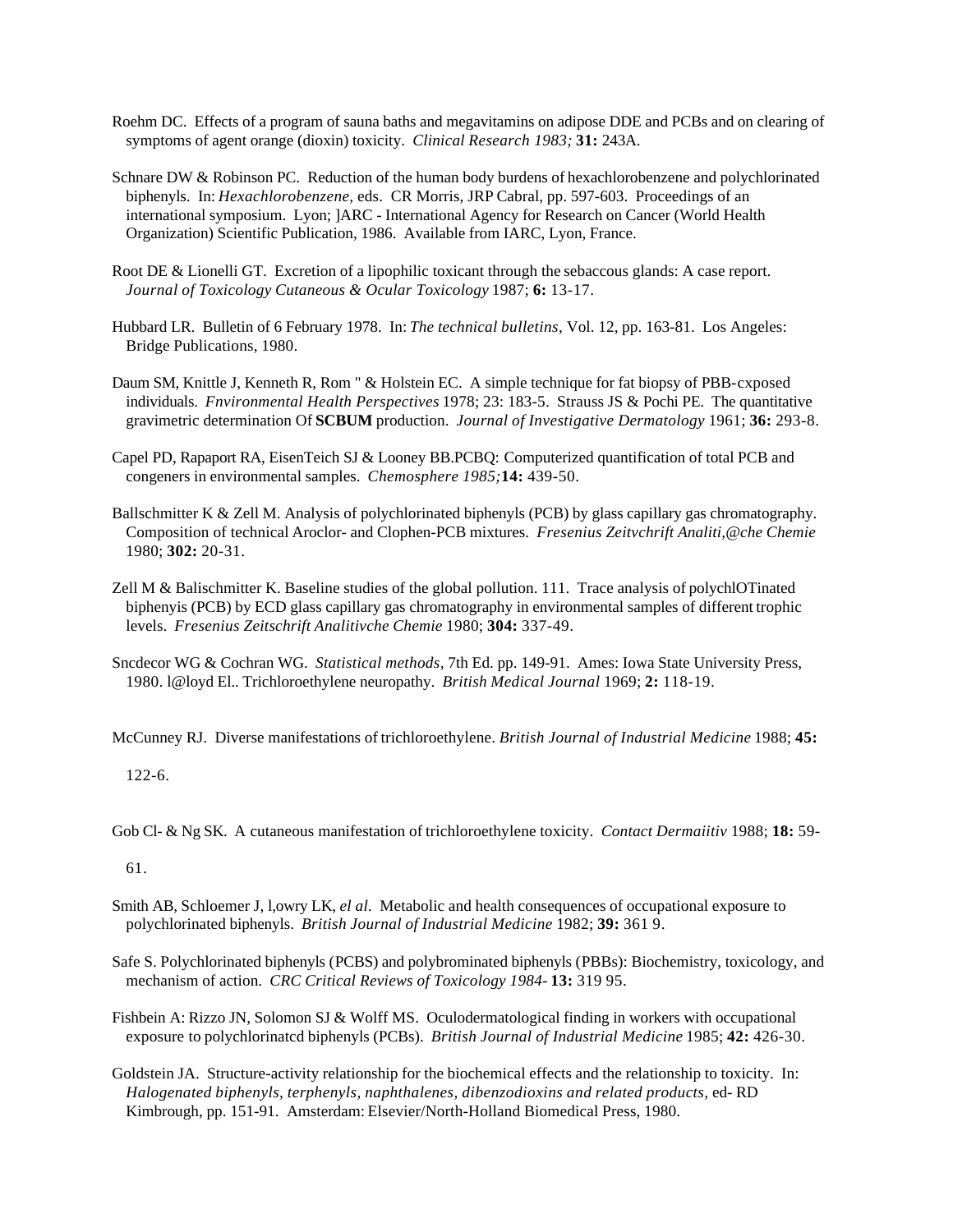- Pedersen LG, Darden TA, Oatley SJ & McKinney JD. A theoretical study of the binding of polychlorinated biphenyis (PCBS) dibenzodioxins, and dibenzofuran to human plasma prealbumin. *Journal of Medicinal Chemistry* 1986; **29:** 245 I-
- Rickenbacher U, McKinney JD, Oatley SJ & Blake CCF. Structurally specific binding of halogenated biphenyls to thyroxine transport protein. *Journal of Medicinal Chemistry* 1986; **29:** 641-8.
- Kaye CL, Rao S, Simpson SJ, Rosenthal FS & Cohen MM. Evaluation of chromosomal damage in males exposed to agent orange and their families. *Journal of Craniofacial Genetics and Developmental Biology 1985;* 1 (Suppl. 1): 259-65.
- Lundgren K, Collman GW, Wang-Wuu S *et al.* Cytogenetic and chemical detection of human exposure to polyhalogenated aromatic hydrocarbons. *Envirr)nmental and Molecular Mutagenesis 1988;* 11: 1-11.
- Nash J & Kirsch M. Polychlorinated biphenyls in the electrical machinery industry: An ethnological study of community action and corporate responsibility. *Social and Scientific Medicine* 1986 23: 131 8.
- Christiani DC, Kriebel D, Fox NJ & Baker El.. Persistently elevated polychlorinated biphenyl levels front residual contamination of workplace surfaces. *American Iournal oj Industrial Medicine 1986;* 10: 143-51.
- Imamura M & Tung TC. A trial of fasting cure for PCBpoisoned patients in Taiwan. *Arrieri(-ati Journal oj Industrial Medicine 1984;* **5:** 147 53.
- Guzelian PS. Chlordecone poisoning: A c@isc **study in** approaches for detoxification of humans exposed to cnvironmental chemicals. *Drug Metabolivm Reviews 1982;* **13:** 663-79.
- McConnell EE, Harris MW & Moore JA. Studies on the use of activated charcoal and cholestyramine lot reducing the body burden of polybrominated biphenyls. *Drug Chemical Toxicology 1980;* **3:** 277-92.
- Richter E, f,ay JP, Klein W & Korte F. Paraffin-stimulated excretion et 2,4,6,2',4'-petilachlorobi[<sup>14</sup>C]phenyl by rats.
- *Toxicology and Applied Pharmacology, 1979;* **50:** 17-23.
- Stoewsand GS & Babish JB. inhibition of hepatic toxicities from polybrominated biphenyis and aflatoxin B, in rats fed cauliflower. *Journal of Environmental and I'athologi(-al Toxicology* 1978; **2:** 399-406.
- Kimbrough RD. The toxicity of polychlorinated polycyclic compounds and related chemicals. *('R(" Critical Reviews (ij' Toxicology* 1974; 2: 445-98.
- Greene RS, Downing DT, Pochi PE & Strauss JS. An@itomical variation in the amount and composition of human skill surface lipid. *Journal of Investigative Dermatology* 1970; **54:** 240-47.
- Shuster S & Thody AJ. The control and measurement of sebum production. *Journal of Investigative Dermatology* 1974; 62: 172-90.
- Abe T, Mayuzumi J,Kikuchi N & Arai S. Seasonal variations in skin temperature, skin pH, evaporative water loss and skin surface lipid values on human skin. *Chemical and Pharmacological Bulletin* 1980; **28:** 387-92.
- Epstein EH & Epstein WI.. New cell formation in human sebaceous glands. *Journal of Investigative Dermatology* 1966; **46:** 453-7.
- Downing DT, Strauss JS, Ramasastry P *et al.* Measurement of the time between synthesis and surface excretion of sebaceous lipids in sheep and man. *Journal of Investigative Dermatology* 1975; **64:** 215-19.